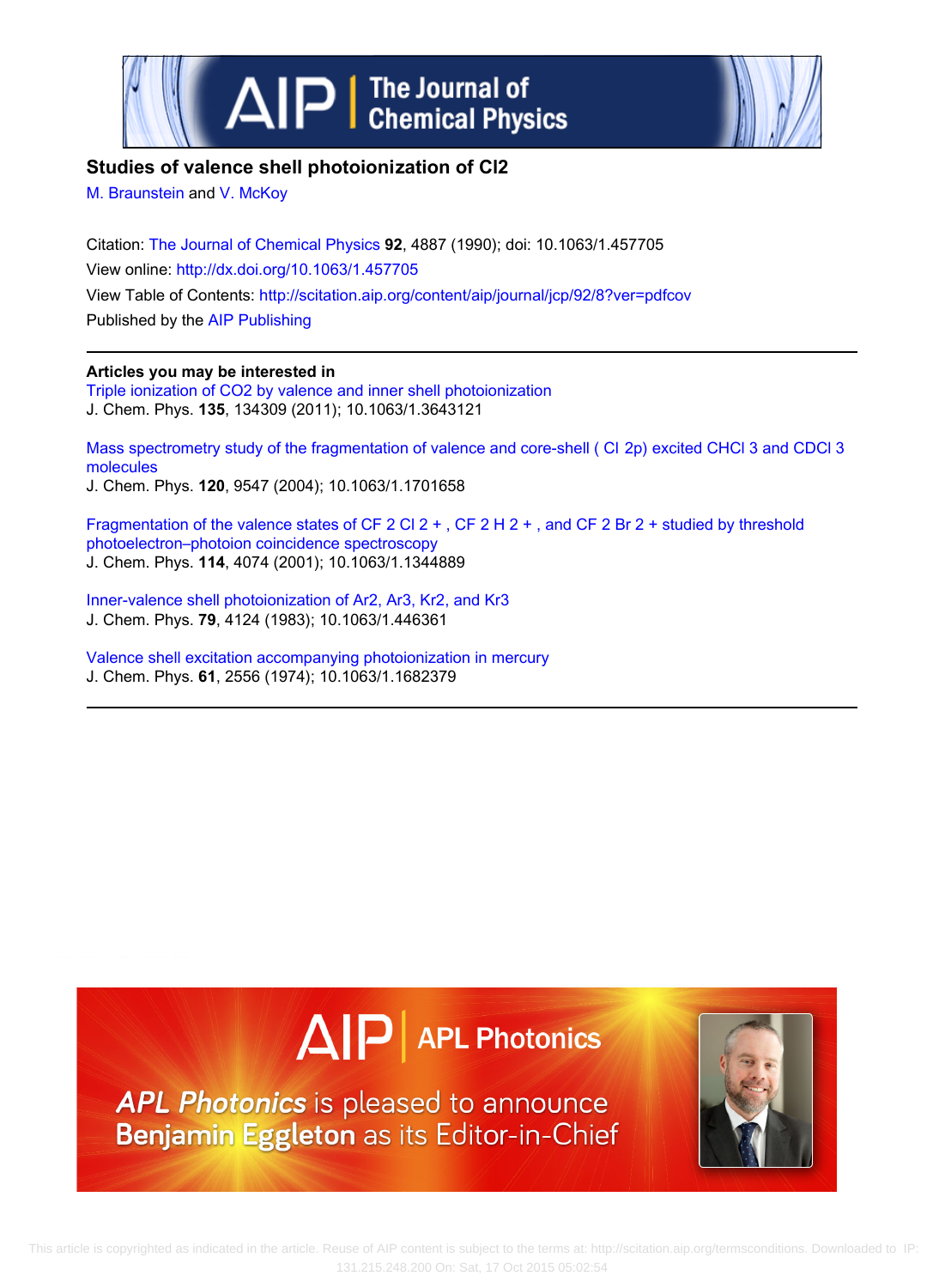# **Studies of valence shell photoionization of CI<sup>2</sup>**

M. Braunstein and V. McKoy

Arthur Amos Noyes Laboratory of Chemical Physics,<sup>a)</sup> California Institute of Technology, *Pasadena, California 91125* 

(Received 16 October 1989; accepted 4 January 1990)

We report photoionization cross sections and photoelectron angular distributions for the  $5\sigma_g$ ,  $2\pi_u$  and  $2\pi$ <sub>g</sub> orbitals of Cl<sub>2</sub> from threshold to  $\sim$  20 eV photoelectron energy obtained using Hartree–Fock photoelectron orbitals. These studies were motivated by recent  $(2 + 1)$  resonance enhanced multiphoton ionization (REMPI) experiments via the 2<sup>1</sup> $\Pi_g$  ( $2\pi_g^3$ 4s $\sigma_g$ ) state which show strong non-Franck-Condon effects in the ion vibrational distribution suggesting that shape and/or autoionizing resonances may playa role near threshold. Previous single-photon experiments on the valence orbitals of  $Cl<sub>2</sub>$  do not give a consistent picture of these cross sections at low energies. Our results show that there is a shape resonance in the  $k\pi_u$  continuum. However, preliminary studies show that these  $\pi_u$ cross sections have almost no dependence on internuclear distance and could not be the cause of non-Franck-Condon effects observed in the REMPI experiments.

### I. **INTRODUCTION**

In recent resonance enhanced multiphoton ionization (REMPI) studies of molecular chlorine via the  $2 \text{ }^{1}\Pi_{g} (2\pi_{g}^{3} 4s\sigma_{g})$  state, Koenders *et al.*<sup>1</sup> found ion vibrational distributions which could not be explained by a simple Franck-Condon picture. Such large non-Franck-Condon effects have been observed in REMPI of other diatomic molecules<sup>2-10</sup> and have been seen to arise from several different mechanisms.<sup>11</sup> In the case of molecular chlorine, studies by Li et al.<sup>12,13</sup> show that Rydberg-valence interactions involving the 1<sup>1</sup> $\Pi_g$  ( $\pi_u \rightarrow \sigma_u$ ) valence state<sup>14</sup> are small, suggesting that low energy shape and/or autoionizing resonances may playa role in producing these non-Franck-Condon effects. Single-photon ionization studies of the valence orbitals of molecular chlorine have been carried out by Carlson *et aI.,* <sup>15</sup> but these studies were mainly concerned with the region around the Cooper minimum at 30 to 40 eV above threshold and did not extend to low photoelectron energies. More recently, Samson *et al.* 16 have obtained total ion cross sections beginning around the  $2\pi$ <sup>*u*</sup> ionization threshold. These cross sections differ in magnitude by about a factor of 2 from those of Carlson *et al.,* 15 but show the same general dependence on energy. van de Meer et al.<sup>17</sup> have measured the photoionization cross sections for the valence oribitals of  $Cl<sub>2</sub>$  at the HeI line  $(21.2 \text{ eV})$ . These measurements differ significantly from those of Carlson *et al.* 15 and are in better agreement but still differ with the total ion cross sections of Samson *et al.* 16 To try to understand these differences and to provide some insight into how the electronic continuum may affect REMPI experiments on  $Cl<sub>2</sub>$ , we have obtained photoionization cross sections and photoelectron asymmetry parameters for single-photon ionization of the valence orbitals  $(5\sigma_g, 2\pi_u, 2\pi_g)$ of Cl<sub>2</sub> from threshold to  $\sim$  20 eV photoelectron energy using Hartree-Fock photoelectron orbitals. These studies are preliminary to REMPI studies of Cl<sub>2</sub> via the 2  $^1\Pi_a$  state.

It is well known that interchannel coupling is important in *3p* photoionization of chlorine atom at low photoelectron energies. 18-20 Such coupling can also be expected to be important in the photoionization of molecular chlorine. Nevertheless, the present study should illustrate some general dynamical features of the photoionization cross sections of  $Cl<sub>2</sub>$ and serve as a basis for future studies beyond the Hartree-Fock level. Indeed, we do find strong shape resonant structure in the  $k\pi_u$  continuum which arises mainly from the  $l = 3$  partial wave, not unlike but more pronounced than that seen in  $F_2$ <sup>21</sup> Preliminary studies indicate, however, that these cross sections do not depend on internuclear distance. These results suggest that a shape resonant mechanism is probably not responsible for the non-Franck-Condon effects observed in the REMPI experiments of Koenders et al.<sup>1</sup> and that other mechanisms need to be investigated.

In Sec. II we give a brief description of our procedure for obtaining the Hartree-Fock photoelectron oribitals. In Sec. III we present our photoionization cross sections and photoelectron asymmetry parameters for the  $5\sigma_{\varrho}$ ,  $2\pi_{\varrho}$ , and  $2\pi_{\varrho}$ orbitals of  $Cl<sub>2</sub>$  and compare these with experimental results.

#### II. **METHOD AND CALCULATIONS**

Our method for obtaining Hartree-Fock photoelectron orbitals has been discussed extensively elsewhere $^{22,23}$  and will only be briefly summarized here. We assume a frozen core Hartree-Fock model in which the ion orbitals are constrained to be identical to those of the neutral molecule and the photoelectron orbital is a solution of the one-electron Schrödinger equation

$$
\bigg[-\frac{1}{2}\nabla^2 + V_{N-1}(\mathbf{r},R) - \frac{k^2}{2}\bigg]\phi_k(\mathbf{r},R) = 0, \qquad (1)
$$

where  $V_{N-1}$  (r,R) is the static-exchange potential of the molecular ion,  $k^2/2$  is the photoelectron kinetic energy, and  $\phi_k$ satisfies appropriate scattering boundary conditions. To solve for  $\phi_k$  we work with the integral form of Eq. (1), i.e., the Lippmann-Schwinger equation

$$
\phi_k = \phi_k^c + G_c^{(-)} V \phi_k, \qquad (2)
$$

where  $\phi_k^c$  is the Coulomb scattering wave function, V is the molecular ion potential  $V_{N-1}$  with the Coulomb potential removed, and  $G_c^{(-)}$  is the Coulomb Green's function with incoming-wave boundary conditions. We first obtain an approximate solution of Eq. (2) by assuming a separable approximation to the potential  $V$  of the form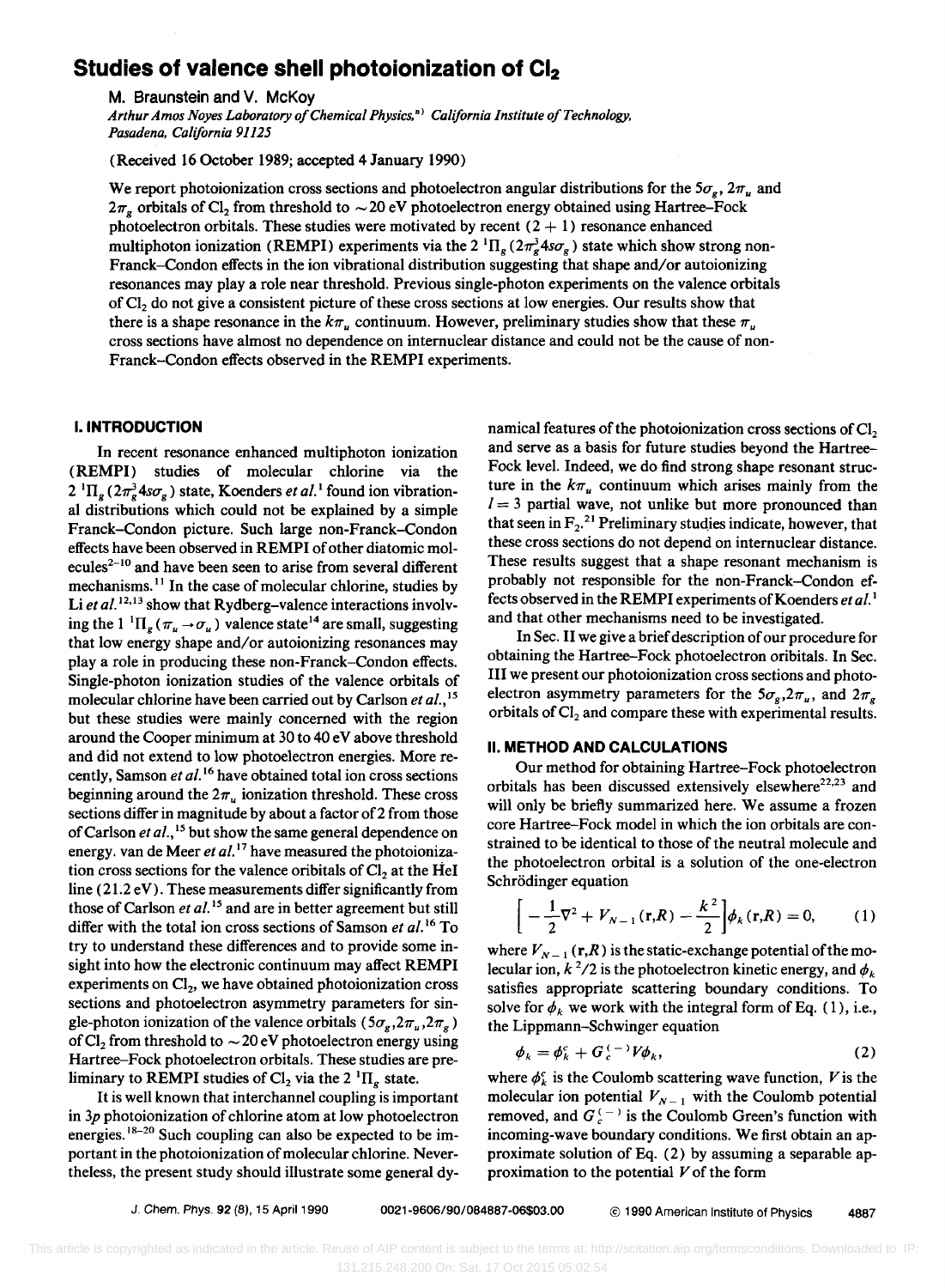where the matrix  $V^{-1}$  is the inverse of the matrix with elements  $V_{ij} = \langle \alpha_i | V | \alpha_j \rangle$  and the  $\alpha$ 's are discrete basis functions such as Cartesian or spherical Gaussian functions.<sup>22</sup> With this approximation to  $V$ , the partial wave solution to the integral equation can be written as

 $V(\mathbf{r}, \mathbf{r}') \simeq V^s(\mathbf{r}, \mathbf{r}') = \sum_{i,j} \langle \mathbf{r} | V | \alpha_i \rangle [V^{-1}]_{ij} \langle \alpha_j | V | \mathbf{r}' \rangle,$ 

(3)

$$
\phi_{klm}^{(0)}(\mathbf{r}) = \phi_{klm}^{c}(\mathbf{r})
$$
  
+ 
$$
\sum_{ij} \langle \mathbf{r} | G_c^{(-)} V | \alpha_i \rangle [D^{-1}]_{ij} \langle \alpha_j | V | \phi_{klm}^{c} \rangle, (4)
$$

where

$$
D_{ij} = \langle \alpha_i | V - VG_c^{(-)}V | \alpha_j \rangle \tag{5}
$$

and

$$
\phi_{k}(\mathbf{r}) = \left(\frac{2}{\pi}\right)^{1/2} \sum_{l=0}^{l_{p}} \sum_{m=-l}^{l} i^{l} \phi_{klm}(\mathbf{r}) Y_{lm}^{*}(\hat{\mathbf{k}}).
$$
 (6)

With adequate basis sets  $\alpha$ 's, these approximate solutions  $\phi_{klm}^{(0)}$ , which satisfy scattering boundary conditions, can provide quantitatively reliable cross sections<sup>24</sup> and have been used in calculating the photoionization cross sections and photoelectron asymmetry parameters reported below.

TABLE I. Basis sets used in separable potential, Eq. (3).

| Photoionization<br>symmetry | Type of Gaussian<br>function <sup>a</sup> |                   | <b>Exponents</b>                   |
|-----------------------------|-------------------------------------------|-------------------|------------------------------------|
| $\sigma_{\rm g}$            | Cartesian s                               |                   | 16.0,8.0,4.0,2.0,1.0,0.5,0.1       |
|                             |                                           | z                 | 1.0,0.5,0.1                        |
|                             | Spherical $l = 0$                         |                   | 4.0,2.0,1.0,0.5,0.1                |
|                             |                                           | $l=2$             | 4.0,2.0,1.0,0.5,0.1                |
|                             |                                           | $l=4$             | 1.0, 0.5, 0.1                      |
| $\sigma_u$                  | Cartesian s                               |                   | 16.0,8.0,4.0,2.0,1.0,0.5,0.1       |
|                             |                                           | z                 | 1.0, 0.5, 0.1                      |
|                             | Spherical $l = 1$                         |                   | 4.0,2.0,1.0,0.5,0.1                |
|                             |                                           | $l=3$             | 4.0,2.0,1.0,0.5,0.1                |
|                             |                                           | $l=5$             | 1.0, 0.5, 0.1                      |
| $\pi_{g}$                   | Cartesian $x$                             |                   | 16.0,8.0,4.0,2.0,1.0,0.5,0.1       |
|                             |                                           | xz                | 1.0, 0.5, 0.1                      |
|                             |                                           | Spherical $l = 2$ | 4.0,2.0,1.0,0.5,0.1                |
|                             |                                           | $l=4$             | 4.0,2.0,1.0,0.5,0.1                |
| $\pi_{u}$                   | Cartesian $x$                             |                   | 16.0, 8.0, 4.0, 2.0, 1.0, 0.5, 0.1 |
|                             |                                           | xz                | 1.0, 0.5, 0.1                      |
|                             |                                           | Spherical $l=1$   | 4.0.2.0.1.0.0.5.0.1                |
|                             |                                           | $l=3$             | 4.0,2.0,1.0,0.5,0.1                |
|                             |                                           | $l=5$             | 1.0, 0.5, 0.1                      |
| $\delta_{\rm g}$            | Cartesian $xy$                            |                   | 16.0,8.0,4.0,2.0,1.0,0.5,0.1       |
|                             | Spherical $l = 2$                         |                   | 4.0,2.0,1.0,0.5,0.1                |
|                             |                                           | $l = 4$           | 1.0, 0.5, 0.1                      |
| $\delta_u$                  | Cartesian $xy$                            |                   | 16.0,8.0,4.0,2.0,1.0,0.5,0.1       |
|                             | Spherical $l = 3$                         |                   | 4.0,2.0,1.0,0.5,0.1                |
|                             |                                           | $l=5$             | 1.0.0.5.0.1                        |

"Cartesian Gaussian basis functions are defined as  $\phi^{\alpha, l, m, n, A}(\mathbf{r})$  $=N(x - A_x)'(y - A_y)'''(z - A_z)'' \exp(-\alpha |\mathbf{r} - \mathbf{A}|^2)$  and spherical<br>Gaussian functions as  $\phi^{a, l, m, \mathbf{A}}(\mathbf{r}) = N |\mathbf{r} - \mathbf{A}|^2 \exp(-\alpha |\mathbf{r}|^2)$ as  $\phi^{\alpha,l,m,\mathbf{A}}(\mathbf{r}) = N |\mathbf{r} - \mathbf{A}|^{l} \exp(-\alpha |\mathbf{r}|)$  $(-\mathbf{A}|^2) Y_{lm}(\Omega_{r-A})$ . The Cartesian functions are centered on the nuclei and spherical functions on the bond midpoint.

For the ground state SCF wave function<br>Cl<sub>2</sub> with its electronic configuration of  $Cl_2$  with its electronic configuration  $1\sigma_g^2 1\sigma_u^2 2\sigma_g^2 2\sigma_u^2 3\sigma_g^2 3\sigma_u^2 1\pi_u^4 1\pi_g^4 4\sigma_g^2 4\sigma_u^2 5\sigma_g^2 2\pi_u^4 2\pi_g^4$  we used the [8s5p] contracted Gaussian basis set of Dunning and Hay<sup>25</sup> with two additional  $d$ -type polarization functions with exponents 0.797 and 0.220 on each nucleus.<sup>26</sup> Calculations with this basis at the equilibrium geometry of  $Cl_2$  ( $R_e$  $= 3.7568$  a.u.) give an SCF energy of  $-918.908$  278 a.u. For the basis sets  $\{\alpha\}$  in Eqs. (3) and (4) we used Cartesian Gaussian functions centered on the atomic nuclei and spherical Gaussians at the center of mass. These functions

for each photoelectron symmetry are given in Table I. All matrix elements and functions arising in the solution of the Lippmann-Schwinger equation, Eq. (2), were evaluated via single-center expansions about the molecular center. The partial wave expansion of the photoelectron orbital, Eq. (6), was truncated at  $l_p = 13$ . The other partial wave expansion parameters were chosen as follows:

(i) maximum partial wave in the expansion of the occupied orbitals  $= 80$ ,

(ii) maximum partial wave in the expansion of the occupied orbitals in the exchange potential =  $80(1\sigma_g)$ ,



FIG. I. Partial photoionization cross sections (length) and eigenphase sums for the  $5\sigma_g$  orbital of Cl<sub>2</sub>.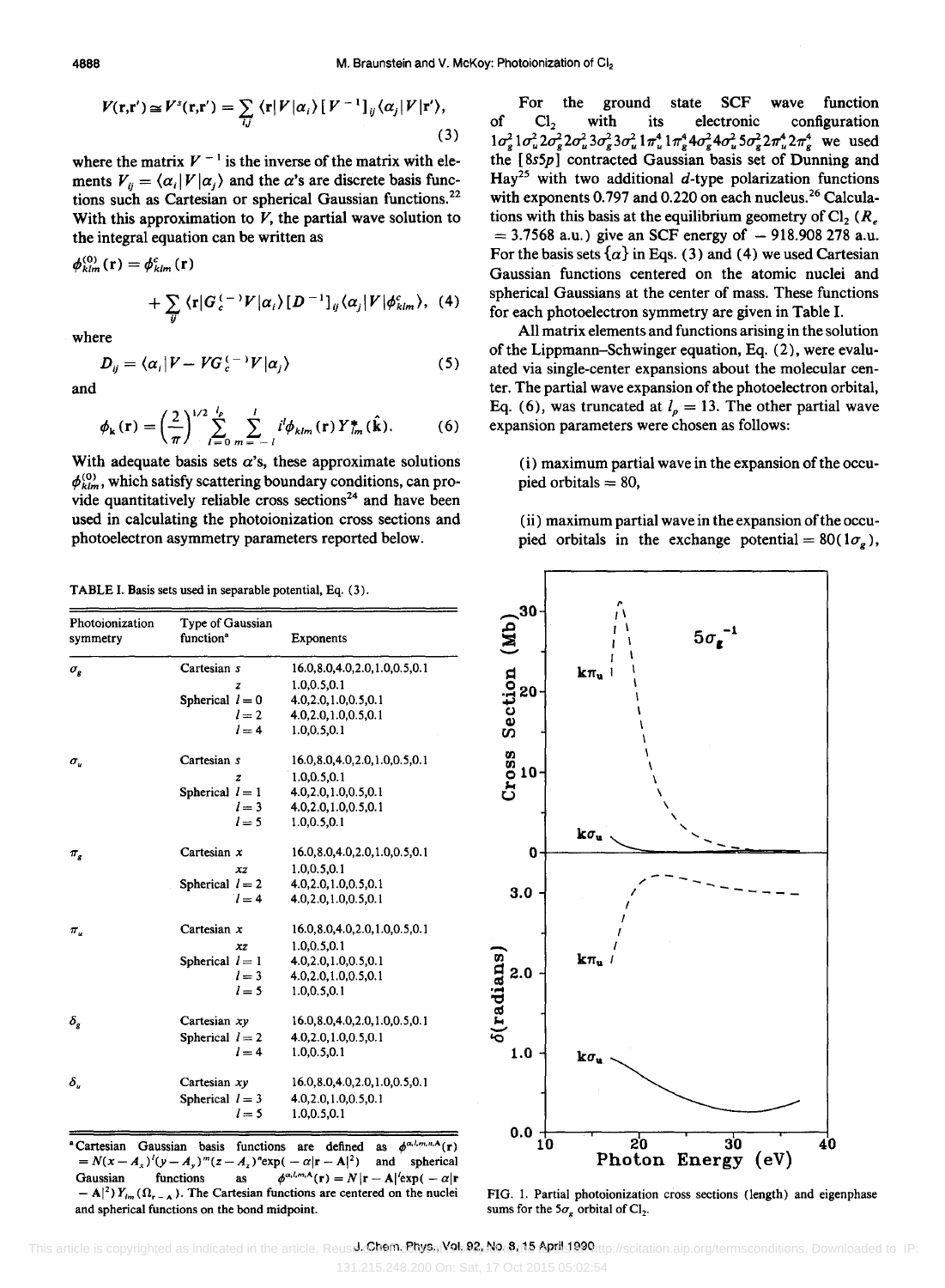$80(1\sigma_u)$ ,  $70(2\sigma_g)$ ,  $70(2\sigma_u)$ ,  $50(3\sigma_g)$ ,  $50(3\sigma_u)$ ,  $50(1\pi_u)$ ,  $50(1\pi_g)$ ,  $50(4\sigma_g)$ ,  $50(4\sigma_u)$ ,  $40(5\sigma_g)$ ,  $40(2\pi_u)$ ,  $40(2\pi_g)$ ,

(iii) maximum partial wave in the expansion of  $1/r_{12}$  in the direct and exchange terms  $= 160$  and 80, respectively,

(iv) all other partial wave expansions were truncated at  $l = 80.$ 

Based on our studies with such partial-wave expansions, this choice of expansion parameters should provide cross sections within a few percent of the converged values. The associated radial integrals were obtained using a Simpson's rule quadrature. The grid contained 850 points and extended to 94.5 a.u.with a step size varying from 0.01 a.u. near the atomic nuclei to 0.5 a.u. at large distances.

### **III. RESULTS AND DISCUSSION**

Figure 1 shows the  $k\sigma_u$  and  $k\pi_u$  partial cross sections and eigenphase sums for photoionization of the  $5\sigma_{\rm g}$  orbital of Cl<sub>2</sub>, assuming an ionization potential (IP) of 16.1 eV.<sup>27,28</sup> In contrast to what is seen in other lighter diatomics such as  $N_2$ <sup>29</sup> and  $O_2$ <sup>30</sup> with their shorter bond lengths, the  $k\sigma_u$ channel is weak and shows no evidence of shape resonant behavior at these internuclear distances. The  $k\pi$ , eigenphase sum shows a rapid rise near threshold which is reflected in the large enhancement in the  $k\pi_u$  partial channel cross section. Calculations at several internuclear distances show almost no change in these  $k\pi$ , cross sections, in contrast to previous studies of the behavior of  $k\sigma_u$  shape resonances in other molecules.<sup>31</sup> For a  $k\pi_u$  shape resonance, oriented perpendicular to the molecular axis, one perhaps would not expect changes in the bond length to affect the cross sections. With its insensitivity to bond distance, this shape resonant continuum *should not* lead to any significant non-Franck-Condon behavior.

Examination of the *U* matrix which diagonalizes the *K*  matrix to obtain the eigenphase sum $32$ 

$$
\delta = \sum_{lm} \arctan(U^{\dagger}KU) \tag{7}
$$

shows this resonance behavior to be associated principally with the  $l = 3$  partial wave. Indeed, a plot of the corresponding resonant eigenchannel function<sup>32</sup>

$$
\psi_{\alpha} = \sum_{lm} \psi_{lm} U_{lm\alpha}, \qquad (8)
$$





parameters for the  $5\sigma_{g}$  orbital of  $Cl_2$ :--, present results (length);---, present results (velocity); 0, synchrotron measurements of Ref. 15. Error bars are not shown at higher energies;  $\bullet$ , HeI line measurement of Ref. 17.

This article is copyrighted as indicated in the article. Reuse Cham. Phys. Vol.32, No. 8.15 April 1990 http://scitation.aip.org/termsconditions. Downloaded to IP: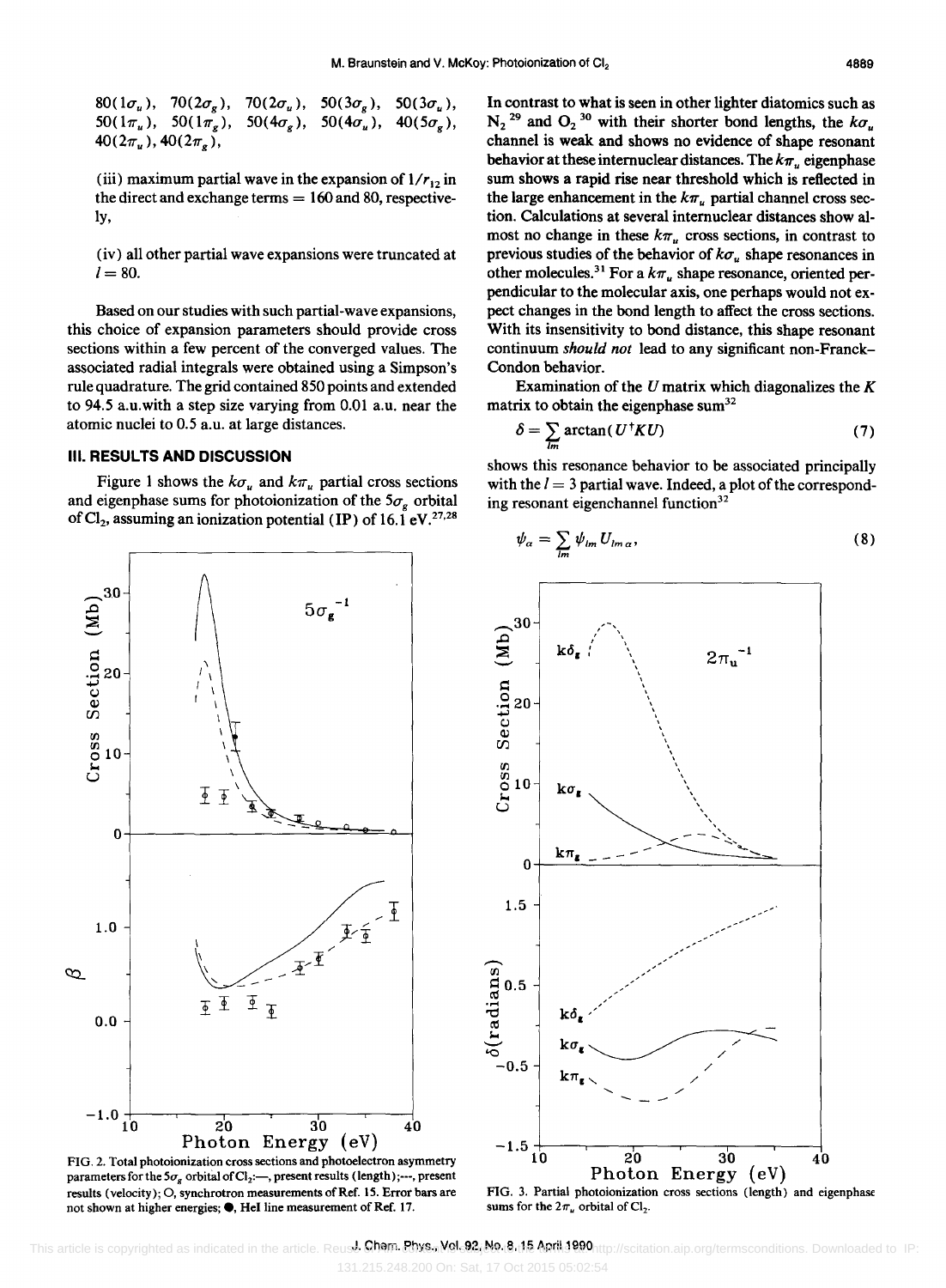where  $\psi_{lm}$  is the K-matrix normalized partial wave component of the continuum orbital and  $\alpha$  is an eigenchannel index, shows f-wave nodal structure (not shown).

In Fig. 2 we show our calculated cross sections and photoelectron asymmetry parameters for photoionization of the  $5\sigma$ , orbital of Cl<sub>2</sub> along with the experimental synchrotron results of Carlson *et al.*<sup>15</sup> and the HeI line measurement of van der Meer *et al.* 17 Differences between the cross sections obtained in the length and velocity approximations are known to arise primarily from neglect of electronic correlations in the Hartree-Fock wave functions used here.<sup>23</sup> The pronounced peak in the calculated cross sections arises from the shape resonant  $k\pi$ , partial channel shown in Fig. 1. Below  $\sim$  25 eV photon energy there are large differences between the measured values of Carlson *et al.* 15 and the present results. The results of multiple-scattering model (MSM) calculations of Carlson *et al.*,<sup>15</sup> which extend down to  $\sim$  19 eV photon energy (not shown) agree well with the present calculations, showing the same enhancement near threshold. The agreement between the He I line measurement of van der Meer et al.<sup>17</sup> and the calculated cross sections is

encouraging. Additional measurements at low photoelectron energies would be helpful in clarifying the resonant behavior of these cross sections. The agreement between the calculated photoelectron asymmetry parameters and the measurements of Carlson *et al.*<sup>15</sup> is also quite satisfactory. Further experimental studies of these asymmetry parameters in the region of the "dip" in the present results would be helpful.

Figure 3 shows our calculated partial cross sections and eigenphase sums for the  $2\pi_u$  orbital of  $Cl_2$  assuming an ionization potential of 14.4 eV.<sup>27,28</sup> The  $k\delta_g$  cross section, which is primarily  $l = 2$ , shows a broad enhancement at low energy. The  $k\pi$ <sub>s</sub> cross section is small at low energy and shows a mild enhancement at  $\sim$  25 eV photon energy where the eigenphase sum rises slightly due to the  $I = 4$  partial wave. The total cross sections and photoelectron asymmetry parameters for the  $2\pi$ , level are shown in Fig. 4. There are again substantial differences between the present calculated results and the measurements of Carlson *et al.*<sup>15</sup> The cross section at the HeI line measured by van der Meer *et al.*<sup>17</sup> is again also in good agreement with the calculated value. The calculated photoelectron angular distributions, however, agree well with the measurements of Carlson *et al. IS* over the entire energy range.



FIG. 4. Total photoionization cross sections and photoelectron asymmetry parameters for the  $2\pi$ <sup>*u*</sup> orbital of Cl<sub>2</sub>:-, present results (length) ;---, present results (velocity); 0, synchrotron measurements of Ref. 15. Error bars are not shown at higher energies;  $\bullet$ , HeI line measurement of Ref. 17.



FIG. 5. Partial photoionization cross sections (length) and eigenphase sums for the  $2\pi$ <sub>x</sub> orbital of Cl<sub>2</sub>.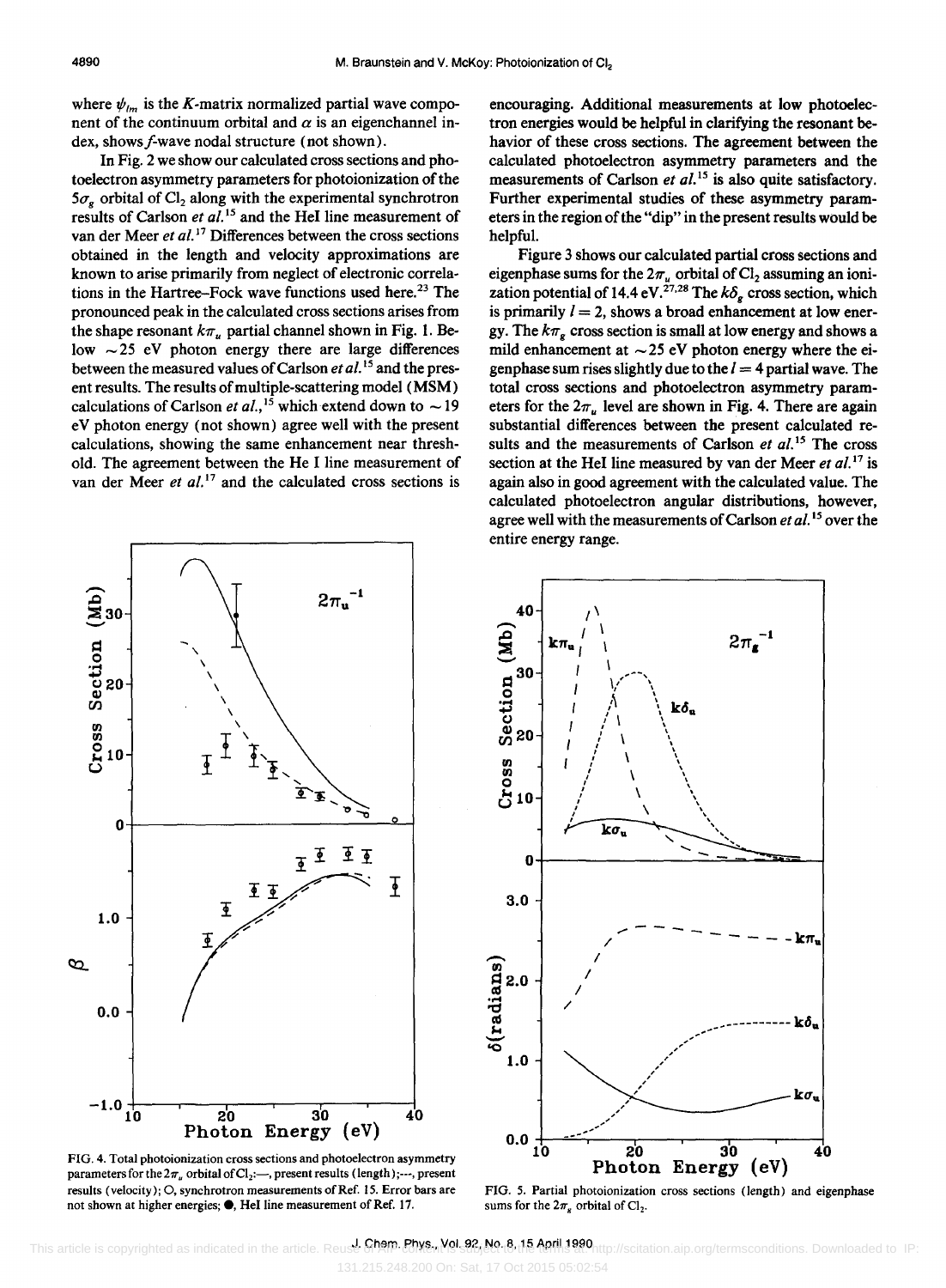In Fig. 5 we show the partial cross sections and eigenphase sums for photoionization of the  $2\pi<sub>g</sub>$  level (IP = 11.6)  $eV$ ).<sup>27,28</sup> The  $k\pi$ <sub>u</sub> eigenphase sums show the same rise near threshold seen in  $5\sigma<sub>e</sub>$  photoionization. There is a similar but slow rise in the  $k\delta_{\nu}$  eigenphase sums. This behavior in the eigenphase sums is also evident in enhancements in the  $k\pi_u$ and  $k\delta$ <sub>u</sub> cross sections. Figure 6 shows the total cross sections and photoelectron asymmetry parameters for  $2\pi$ <sub>g</sub> photoionization. Our calculated cross sections agree with those of Carlson *et al.*<sup>15</sup> above  $\sim$  25 eV photon energy, but differ significantly closer to threshold. The agreement between the calculated cross sections and the measured value of van der Meer *et al.*<sup>17</sup> at the HeI line is again encouraging. The calculated photoelectron asymmetry parameters are in good agreement with the measured values of Carlson *et al. 15* 

Figure 7 shows the total photoionization cross sections for the  $5\sigma_g + 2\pi_u + 2\pi_g$  orbitals of molecular chlorine along with results of experiment. The "steps" at low energy in the present results indicate the onset of these ionization thresholds. These thresholds are also indicated by the arrows on the photon energy axis. Note that the data of Samson *et al.*<sup>16</sup> record the total ion yield and include contribu-

> $2\pi_{\epsilon}^{-1}$  $\pi_{\boldsymbol{\ell}}$

> > \  $\overline{\mathbf{f}}$

FIG. 6. Total photoionization cross sections and photoelectron asymmetry parameters for the  $2\pi$ , orbital of Cl<sub>2</sub>:--, present results (length);---, present results (velocity); 0, synchrotron measurements of Ref. 15. Error bars are not shown at higher energies;  $\bullet$ , HeI line measurement of Ref. 17.

 $-1.0 + 10 \t 20 \t 30 \t 40$  $20$   $30$ <br>Photon Energy (eV)

O+---------------~~~~

 $\sum$ 

 $\frac{1.0}{1.0}$ 

 $\overline{1}$ 

 $\infty$ 

0.0

თ

Section (Mb)<br>3 a c 5

၉ <sup>zu –</sup><br>ပ 10

 $\overline{\mathbf{60}}$ 



FIG. 7. Total photoionization cross sections  $(5\sigma_g + 2\pi_u + 2\pi_g)$  for  $Cl_2$ :--, present results (length);---, present results (velocity); O, synchrotron measurements of Ref. 15. Error bars are not shown at higher energies;  $\bullet$ , HeI line measurement of Ref. 17;  $\triangle$  experimental measurements of Ref. 16. Above  $\sim$  27 eV the data of Ref. 16 contain contributions from other lower lying molecular orbitals.

tions from the  $4\sigma_u$  orbital (IP ~ 27 eV) and  $4\sigma_g$  orbital (IP  $\sim$  34 eV). The data of Carlson *et al.*<sup>15</sup> and Samson *et al.*<sup>16</sup> show the same general energy dependence, except for the data point of Carlson et al.<sup>16</sup> at 18 eV photon energy, but differ substantially in magnitude. Above  $\sim$  20 eV photon energy the data of Samson *et al.* 16 agree well with the present results. Below the  $5\sigma_{\rm e}$  threshold, however, the data of Samson *et al.*<sup>16</sup> and the present results show a quite different energy dependence. Several studies<sup>33–35</sup> show rich autoionizing structure within a few electron volts of the  $2\pi<sub>g</sub>$  ionization threshold and this may account for some of these differences. The data of van der Meer et al.<sup>17</sup> at 21.2 eV differs from that of Samson et al.<sup>16</sup> Both of these experimental results are bracketed by the present length and velocity Hartree-Fock results. The difference between the length and velocity results indicates that electron correlations beyond the Hartree-Fock level are important in this region. Future theoretical studies need to include such effects and interchannel coupling to understand these experimental cross sections. In addition, further experimental studies of orbital cross sections are needed to provide a consistent picture of photoionization of  $Cl<sub>2</sub>$  at low energies.

#### ACKNOWLEDGMENTS

This work was supported by a grant from the National Science Foundation (CHE-8521391 ). We also acknowledge use of resources of the San Diego SuperComputer Center, which is supported by the National Science Foundation, and the Air Force SuperComputer Center-Kirtland. One of us (M.B.) would like to acknowledge support from a Department of Education Graduate Fellowship and would also like to thank Dr. J. A. Stephens for providing data on atomic chlorine phase shifts.